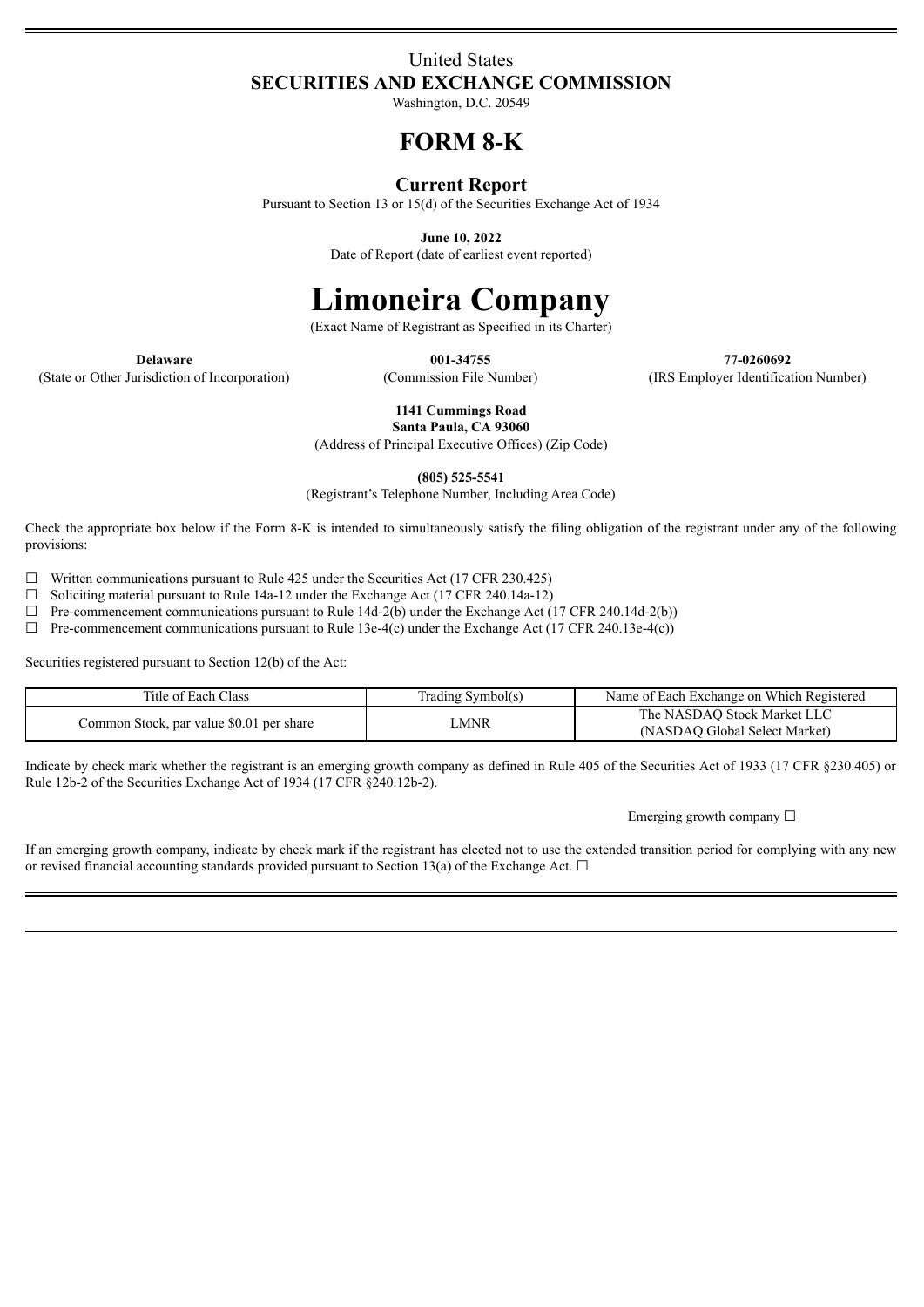#### **Section 5 Corporate Governance and Management**

## Item 5.02 Departure of Directors or Certain Officers; Election of Directors; Appointment of Certain Officers; Compensatory Arrangements **of Certain Officers.**

On June 10, 2022, Jesus "Chuy" Loza ("Mr. Loza") notified the Chairman of the Board of Directors (the "Board") of Limoneira Company (the "Company") of his decision to resign, effective June 14, 2022, from his position as a member of the Board. Mr. Loza's resignation was to focus his attention on continuing to lead Freska Produce as its Chief Executive Officer, and did not result from any disagreements with the Company.

Mr. Loza was a Class II director of the Company and also served as the Chairman of the Company's Marketing Committee. Effective upon Mr. Loza's resignation as a director, the size of the Board will be reduced from 11 to 10 directors.

A copy of the Company's press release regarding the resignation of Mr. Loza from the Company's Board is attached hereto as Exhibit 99.1.

# **Section 9 Financial Statements and Exhibits**

## **Ifter Financial Statements and Exhibits**

- 99.1 [Limoneira](#page-3-0) Company Press Release dated June 14, 2022
- Cover Page Interactive Data File (formatted in Inline XBRL and contained in Exhibit 101)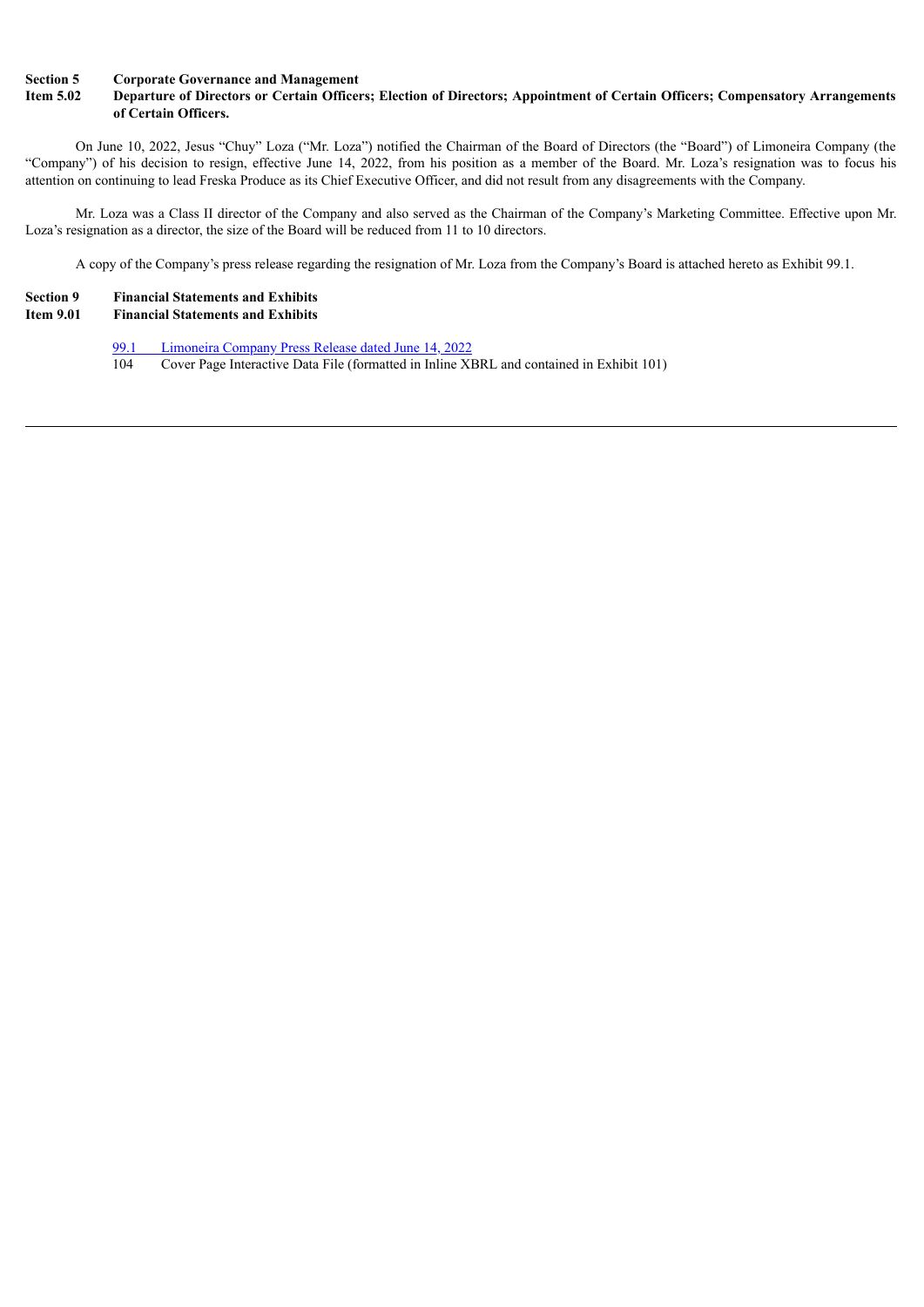## **SIGNATURES**

Pursuant to the requirements of the Securities Exchange Act of 1934, the Registrant has duly caused this report to be signed on its behalf by the undersigned hereunto duly authorized.

Dated: June 14, 2022 LIMONEIRA COMPANY

By: /s/ Mark Palamountain

Mark Palamountain Chief Financial Officer, Treasurer and Corporate Secretary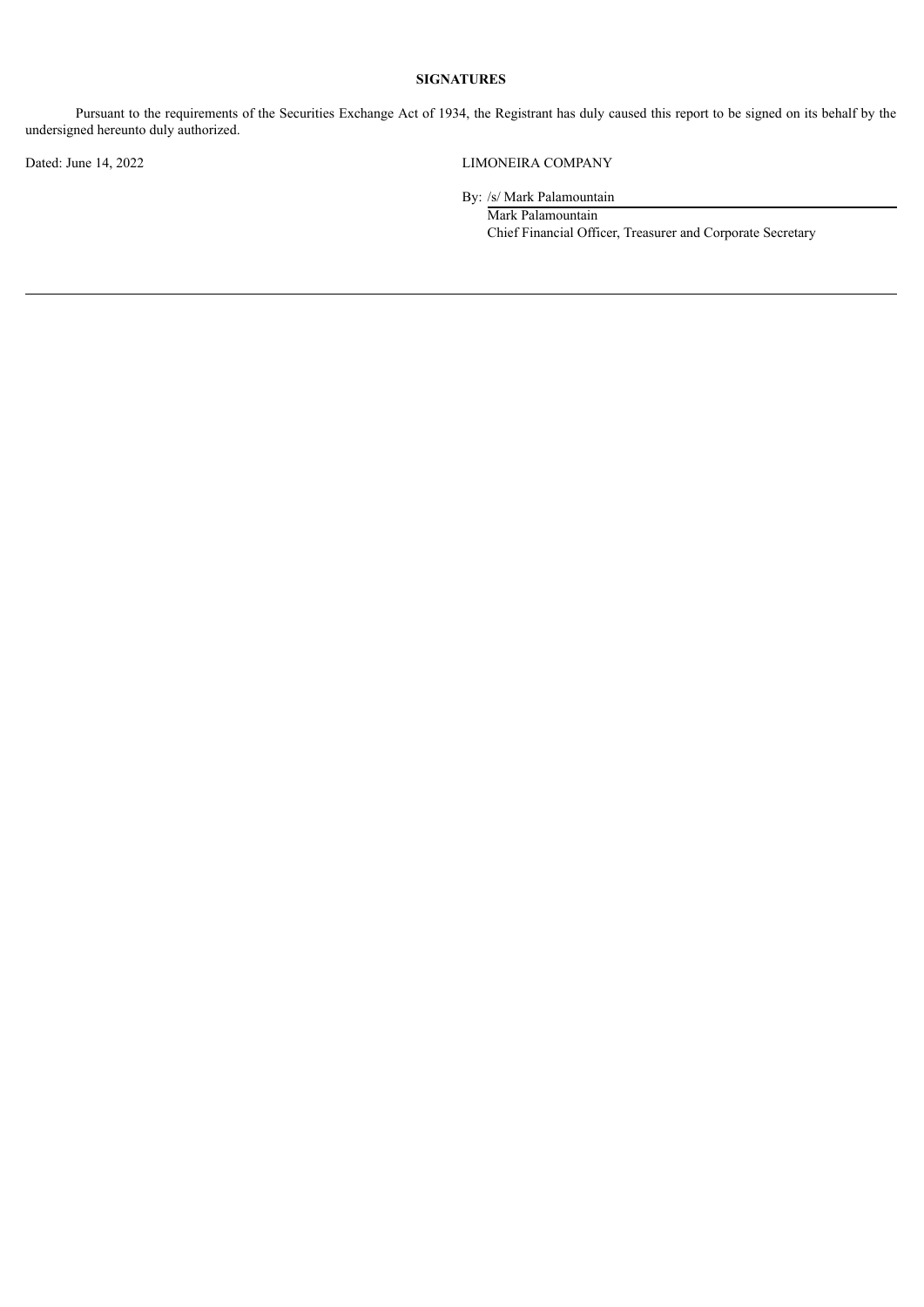# LIMONEIRA

## **Limoneira Company Announces Resignation of Jesus Loza from its Board of Directors**

<span id="page-3-0"></span>SANTA PAULA, Calif.-- (BUSINESS WIRE) – June 14, 2022 – The Board of Directors of Limoneira Company (the "Company" or "Limoneira") (Nasdaq: LMNR), a diversified citrus growing, packing, selling and marketing company with related agribusiness activities and real estate development operations, today announced that Jesus "Chuy" Loza has decided to resign from its Board of Directors effective June 14, 2022 to focus his attention on continuing to lead Freska Produce.

Limoneira Chairman of the Board, Gordon Kimball, stated, "On behalf of our Board and Limoneira's management team, we thank Chuy for his service and commitment to our Company. We greatly appreciate his insight and expertise throughout market cycles and the growth of One World of Citrus ™."

Mr. Loza stated, "It has been an honor to work with Limoneira's Board and management team especially through the recent pandemic. I am resigning from the Limoneira Board to focus my attention on my role as CEO of Freska Produce. Freska is one of the largest distributors of fresh and dehydrated mangos in the United States and also distributes Mexican, Peruvian and California avocados as well as provides refrigeration and processing services in Oxnard, California to strawberry growers. Our domestic and international growth opportunities now require my full attention."

Limoneira remains deeply committed to maintaining a well-qualified and diverse Board that will provide guidance to management in the execution of its important strategic initiatives.

### **About Limoneira Company**

Limoneira Company, a 129-year-old international agribusiness headquartered in Santa Paula, California, has grown to become one of the premier integrated agribusinesses in the world. Limoneira (lē moñ âra) is a dedicated sustainability company with 15,400 acres of rich agricultural lands, real estate properties. and water rights in California, Arizona, Chile and Argentina. The Company is a leading producer of lemons, avocados, oranges, specialty citrus and other crops that are enjoyed throughout the world. For more about Limoneira Company, visit www.limoneira.com.